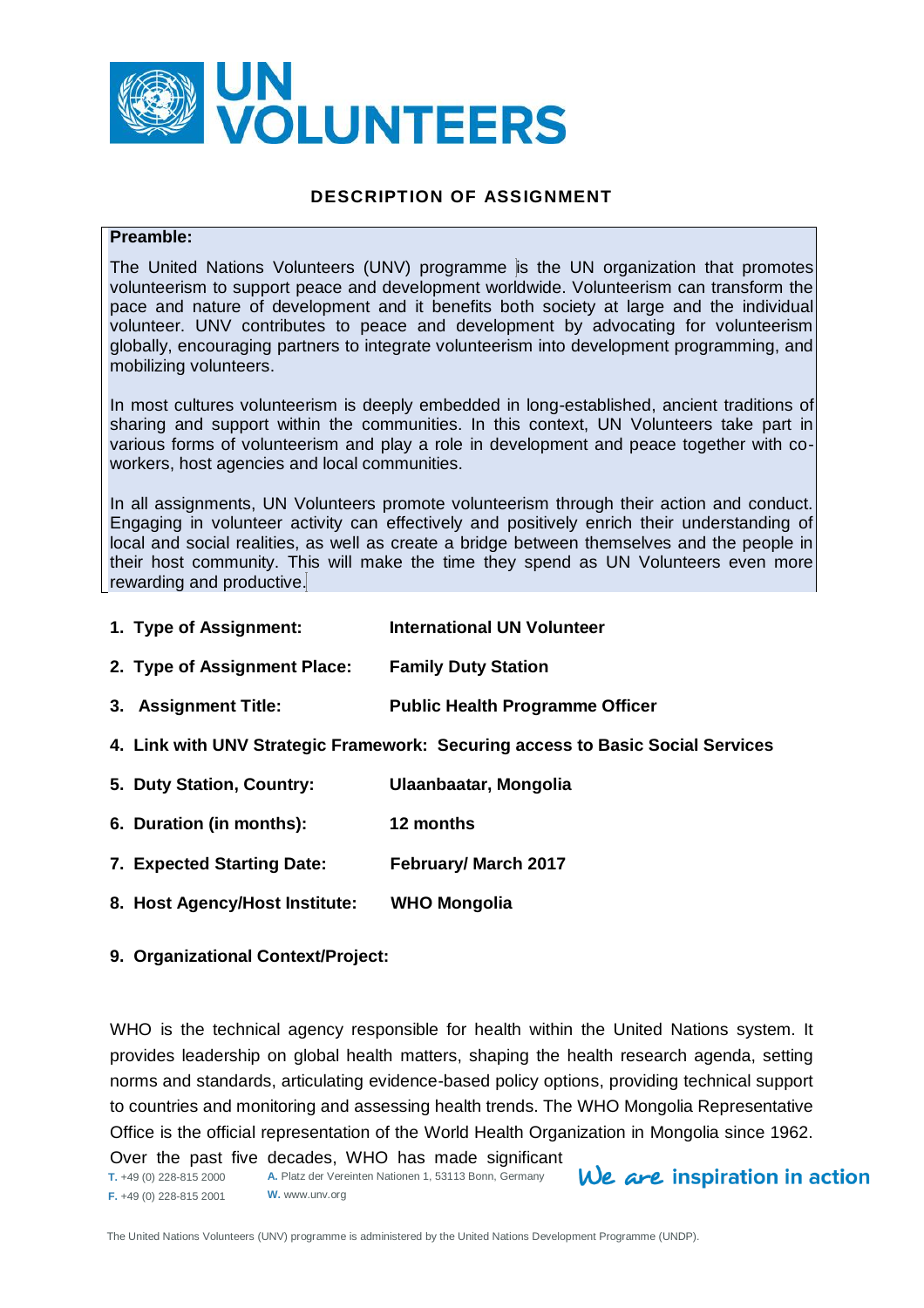

contributions to the implementation of Mongolian national health policies and efforts to improve the health and social well-being of the people of Mongolia.

Mongolia experiences several challenges and potential gaps in health care provisions related to the geographical location, urban and rural settings, and across socio-economic groups of population. Public health is one of major issues to be considered in sub-national level as there is a high prevalence of risk factors of communicable and non-communicable diseases, such as high tobacco and alcohol use, lack of physical activity, improper diet, poor sexual and hygiene behaviors and environmental pollution.

To address existing challenges in the more decentralized legal and fiscal environment, since 2012 WHO has initiated subnational health system strengthening activities involving national and international partners. Currently, WHO is working as a leading developing partner for the implementation of the subnational health system strengthening programme in two pilot sites including Umnugobi aimag and Songinokhairkhan district.

WHO is extending its activities within the framework of the sub-national health system strengthening initiatives in two more districts of Ulaanbaatar, namely Nalaikh, and Chingeltei as well as other selected provinces including Arkhangai, Uvurkhangai, Orkhon, Selenge, Khuvsgul, Darkhan-Uul, Tuv, Dornod, Dornogobi, and five Western provinces. Initiatives are to be implemented in collaboration with international partners such as UNICEF, UNAIDS, ADB-funded Health Sector Development Projects, KOICA, World Vision, Norwegian Lutheran Mission, and the Embassies of the Republic of Turkey, Kazakhstan and Czech Republic.

*District Health Center of Ulaanbaatar (Implementing Partner)*: The District Health Center is managerially and technically guided by the Ministry of Health and Sports and the Ulaanbaatar City Health Department (CHD). The District Health Center works under performance contract with the District Governor and Head of City Health Department. Within the District Health Center, there are 3 departments including administrative, public health and medical care. Moreover, the District Health Center provides managerial, organizational and methodological guidance to the district Family Health Centers, which provide primary health care services including public health. The UN Volunteer will work at the Public Health department of the District Health Center and closely collaborate with Family Health Centers of the district.

For improvement of public health interventions, especially health promotion activities, an UN Volunteer is required to support implementation of subnational health system strengthening

 $We$  are inspiration in action

**T.** +49 (0) 228-815 2000 **F.** +49 (0) 228-815 2001

**A.** Platz der Vereinten Nationen 1, 53113 Bonn, Germany **W.** www.unv.org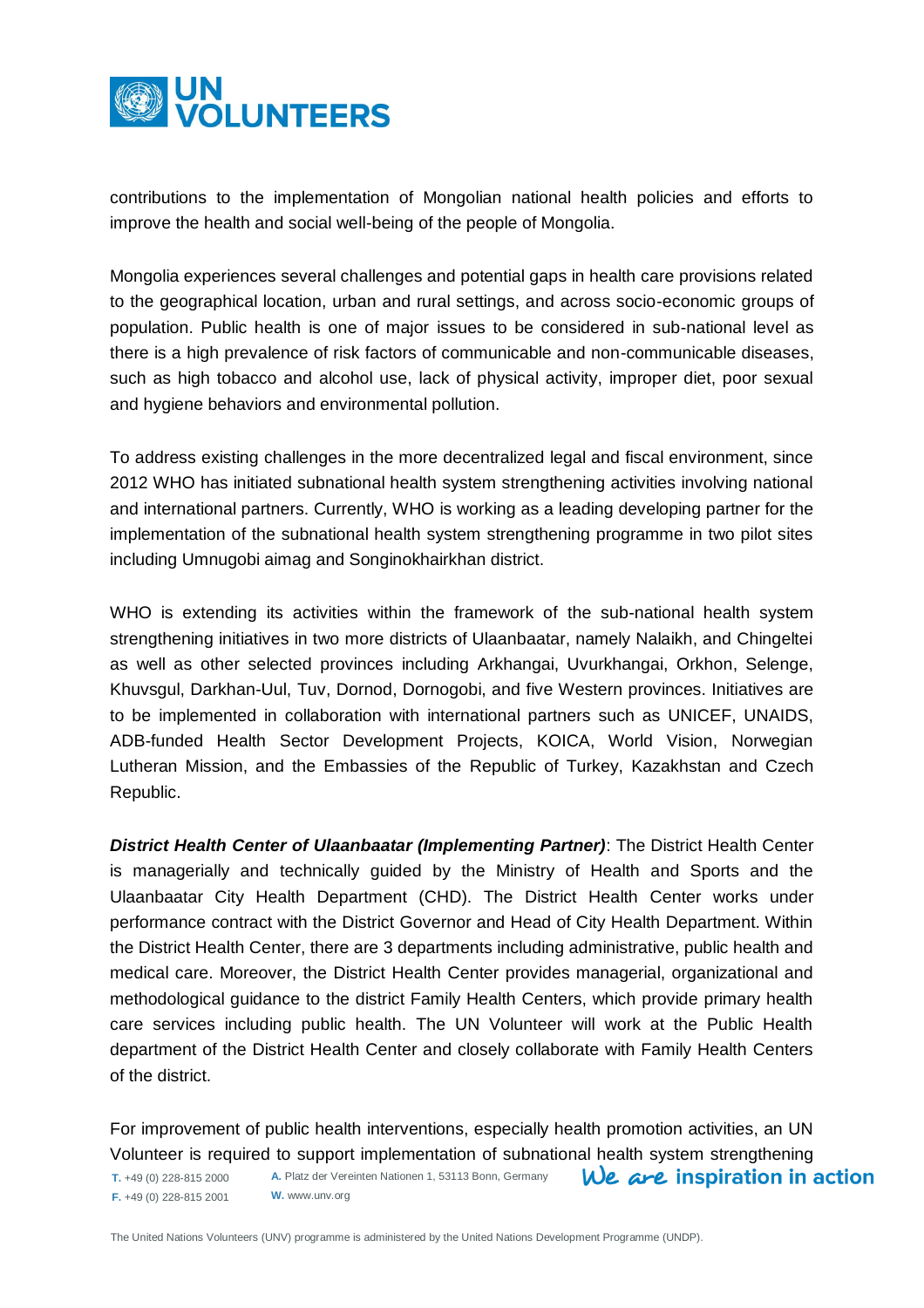

programme in the districts including Chingeltei and Nalaikh of Ulaanbaatar city. In addition, the UN volunteer might be required to do a field visit to other provinces for supporting public health activities.

## **10. Description of tasks:**

Under the direct supervision of District Health Center and overall support of World Health Organization, the UN Volunteer will undertake the following tasks:

- Support implementation of sub-national health system strengthening programme in the districts of Ulaanbtaar city as well as other selected provinces and districts;
- Support multisectoral coordination and coordination of health partners;
- Facilitate development of project proposals on public health;
- Support to organize meetings, conferences and seminars;
- Develop documentation, meeting minutes and reports;
- Support in communication and advocacy efforts, by identifying and drafting good practices and news;
- Learn about WHO rules and principles;
- Any other tasks assigned within and related to the project.

Furthermore, UN Volunteers are required to:

- Strengthen their knowledge and understanding of the concept of volunteerism by reading relevant UNV and external publications and take active part in UNV activities (for instance in events that mark International Volunteer Day);
- Be acquainted with and build on traditional and/or local forms of volunteerism in the host country;
- Reflect on the type and quality of voluntary action that they are undertaking, including participation in ongoing reflection activities;
- Contribute articles/write-ups on field experiences and submit them for UNV publications/websites, newsletters, press releases, etc.;
- Assist with the UNV Buddy Programme for newly-arrived UN Volunteers;
- Promote or advise local groups in the use of online volunteering, or encourage relevant local individuals and organizations to use the UNV Online Volunteering service whenever technically possible.

## **11. Results/Expected Outputs:**

- Developed and implemented public health programme;
- Improved multisectoral collaboration and coordination on public health;
- Suppoted public health activities on site;
- Supported project proposals on public health.

**T.** +49 (0) 228-815 2000 **F.** +49 (0) 228-815 2001 **A.** Platz der Vereinten Nationen 1, 53113 Bonn, Germany **W.** www.unv.org

## We are inspiration in action

The United Nations Volunteers (UNV) programme is administered by the United Nations Development Programme (UNDP).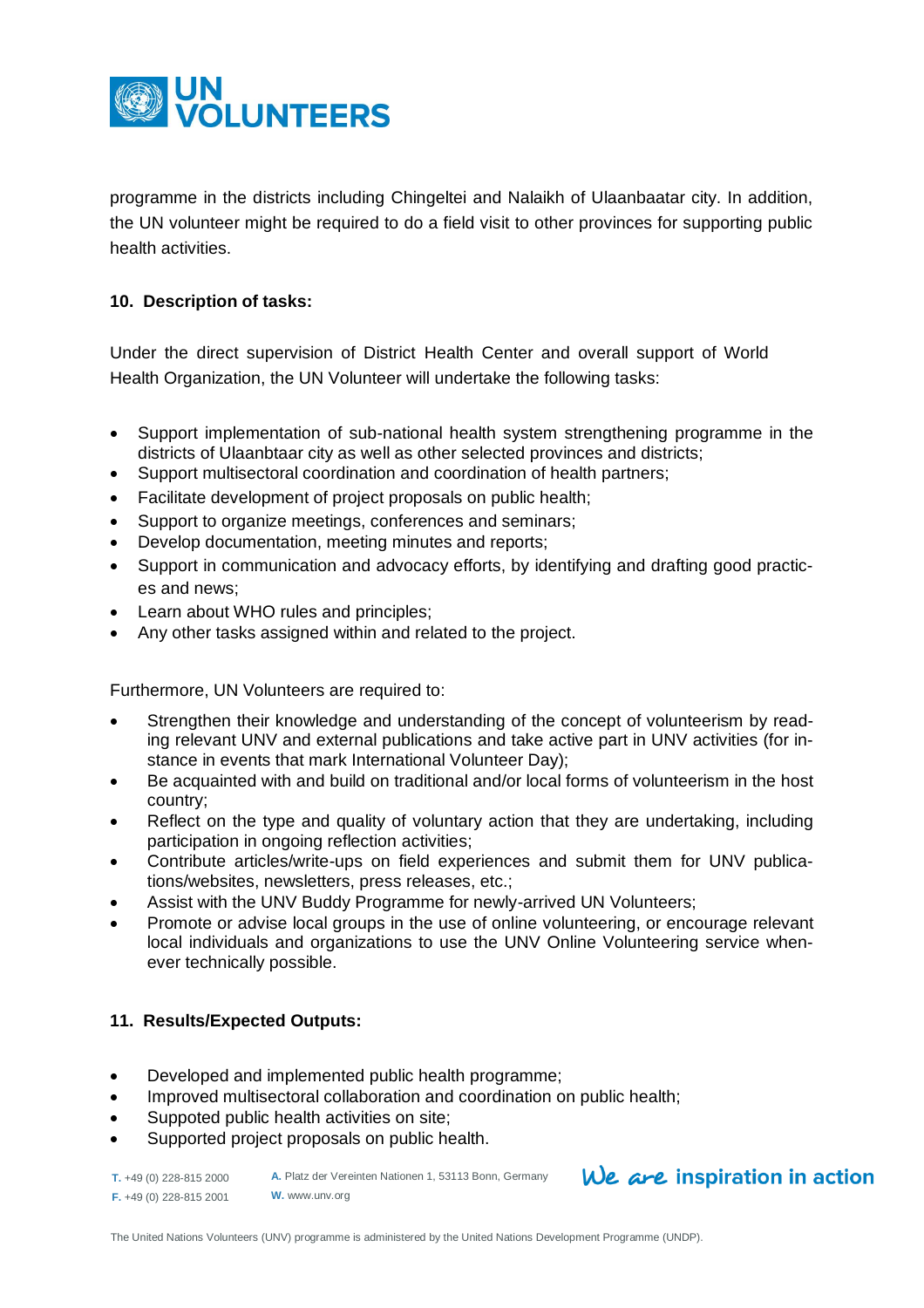

- The development of capacity through coaching, mentoring and formal on-the-job training, when working with (including supervising) national staff or (non-) governmental counterparts, including Implementing Partners (IPs);
- Age, Gender and Diversity (AGD) perspective is systematically applied, integrated and documented in all activities throughout the assignment
- A final statement of achievements towards volunteerism for peace and development during the assignment, such as reporting on the number of volunteers mobilized, activities participated in and capacities developed

## **12. Qualifications/Requirements:**

## **A) Qualifications, skills, experience:**

**Degree level:** Bachelor's degree

#### **Type of Degree:**

Essential: University (bachelor) degree in medicine, public health, hygiene, epidemiology, international relations, and nursing Desirable: Master degree on Public Health

#### **Years of work experience:**

- Essential: At least two years of experience in development, progarmme management, teaching, researching, monitoring and evaluation of medicine or public health activities at national or local level.
- Desirable: Experience working with international organizations in the relevant field will be an advantage.
- **Language (s),** Excellent knowledge of both spoken and written in English language.

#### **Driving license required: not applicable**

#### **Computer skills:**

Excellent knowledge and skills in applications of MS Office. Experience in desktop publishing tools will be an asset.

## **B) Competencies and values:**

**T.** +49 (0) 228-815 2000 **F.** +49 (0) 228-815 2001 **A.** Platz der Vereinten Nationen 1, 53113 Bonn, Germany **W.** www.unv.org

## $We$  are inspiration in action

The United Nations Volunteers (UNV) programme is administered by the United Nations Development Programme (UNDP).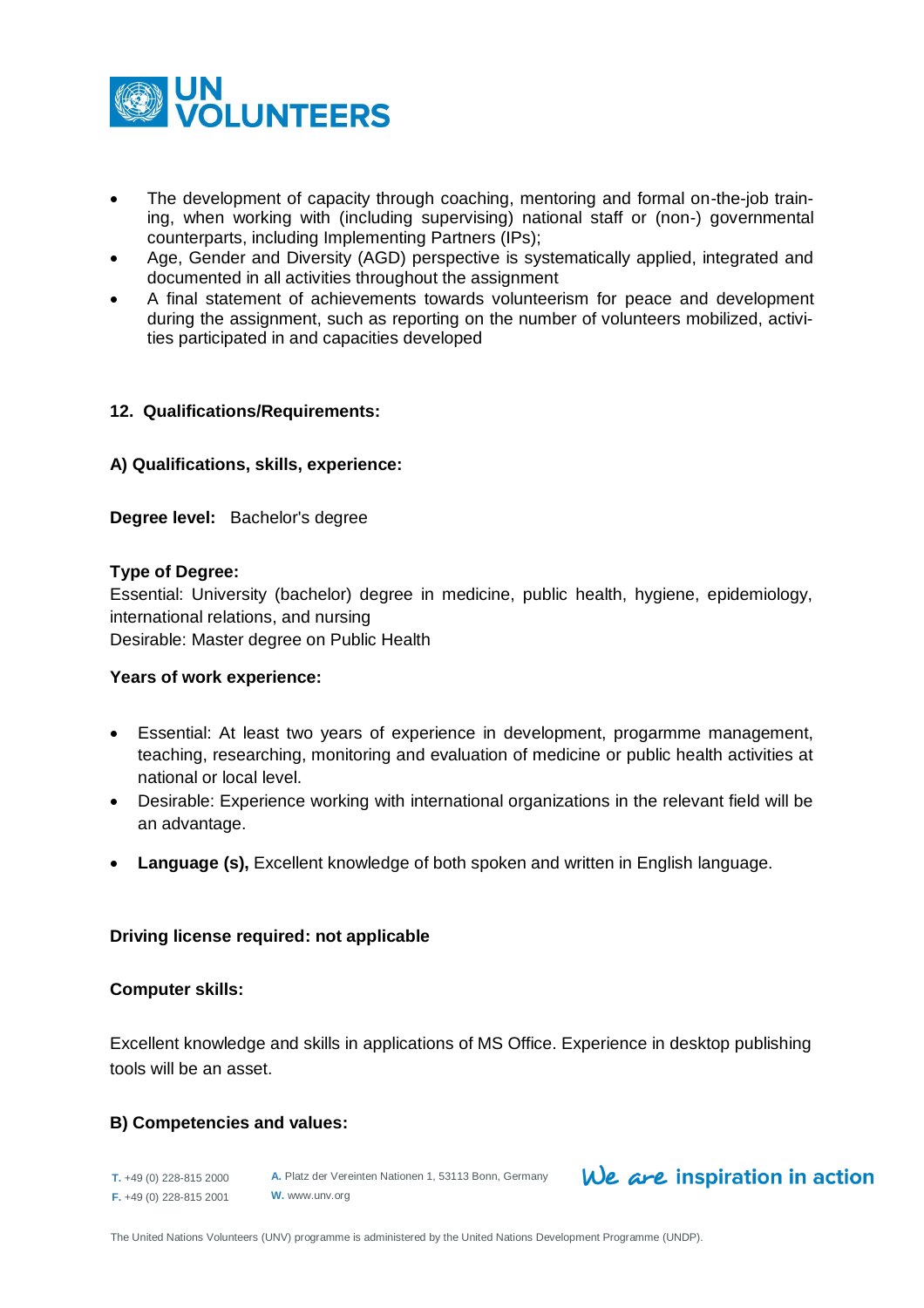

- Integrity and professionalism: demonstrated expertise in area of specialty and ability to apply good judgment; high degree of autonomy, personal initiative and ability to take ownership; willingness to accept wide responsibilities and ability to work independently under established procedures in a politically sensitive environment, while exercising discretion, impartiality and neutrality; ability to manage information objectively, accurately and confidentially; responsive and client-oriented.
- Accountability: mature and responsible; ability to operate in compliance with organizational rules and regulations.
- Commitment to continuous learning: initiative and willingness to learn new skills and stay abreast of new developments in area of expertise; ability to adapt to changes in work environment.
- Planning and organizing: effective organizational and problem-solving skills and ability to manage a large volume of work in an efficient and timely manner; ability to establish priorities and to plan, coordinate and monitor (own) work; ability to work under pressure, with conflicting deadlines, and to handle multiple concurrent projects/activities.
- Teamwork and respect for diversity: ability to operate effectively across organizational boundaries; ability to establish and maintain effective partnerships and harmonious working
- relations in a multi-cultural, multi-ethnic environment with sensitivity and respect for diversity and gender;
- Communication: proven interpersonal skills; good spoken and written communication skills, including ability to prepare clear and concise reports; ability to conduct presentations, articulate options and positions concisely; ability to make and defend recommendations; ability to communicate and empathize with staff (including national staff), military personnel, volunteers, counterparts and local interlocutors coming from very diverse backgrounds; ability to maintain composure and remain helpful towards the staff, but objective, without showing personal interest; capacity to transfer information and knowledge to a wide range of different target groups;
- Flexibility, adaptability, and ability and willingness to operate independently in austere, remote and potentially hazardous environments for protracted periods, involving physical hardship and little comfort, and including possible extensive travel within the area of operations; willingness to transfer to other duty stations within area of operations as may be necessary;
- Genuine commitment towards the principles of voluntary engagement, which includes solidarity, compassion, reciprocity and self-reliance; and commitment towards the UN core values.

## **13. Living Conditions:**

Mongolia is located in the heart of the Asian continent and covers an area of 1,566,500 square kilometers. Mongolia's climate is extreme continental - an extreme climate with seven to nine months where the mean temperature remains below freezing point. Higher temperatures occur for two or three months in summer. The winter months begin from October and last until mid-April. The coldest months are from mid-December to the end of February or mid-March when the temperature drops to below zero to minus 20 degrees centigrade and occasionally even lower. The spring is usually characterized

**T.** +49 (0) 228-815 2000 **F.** +49 (0) 228-815 2001 **A.** Platz der Vereinten Nationen 1, 53113 Bonn, Germany **W.** www.unv.org

We are inspiration in action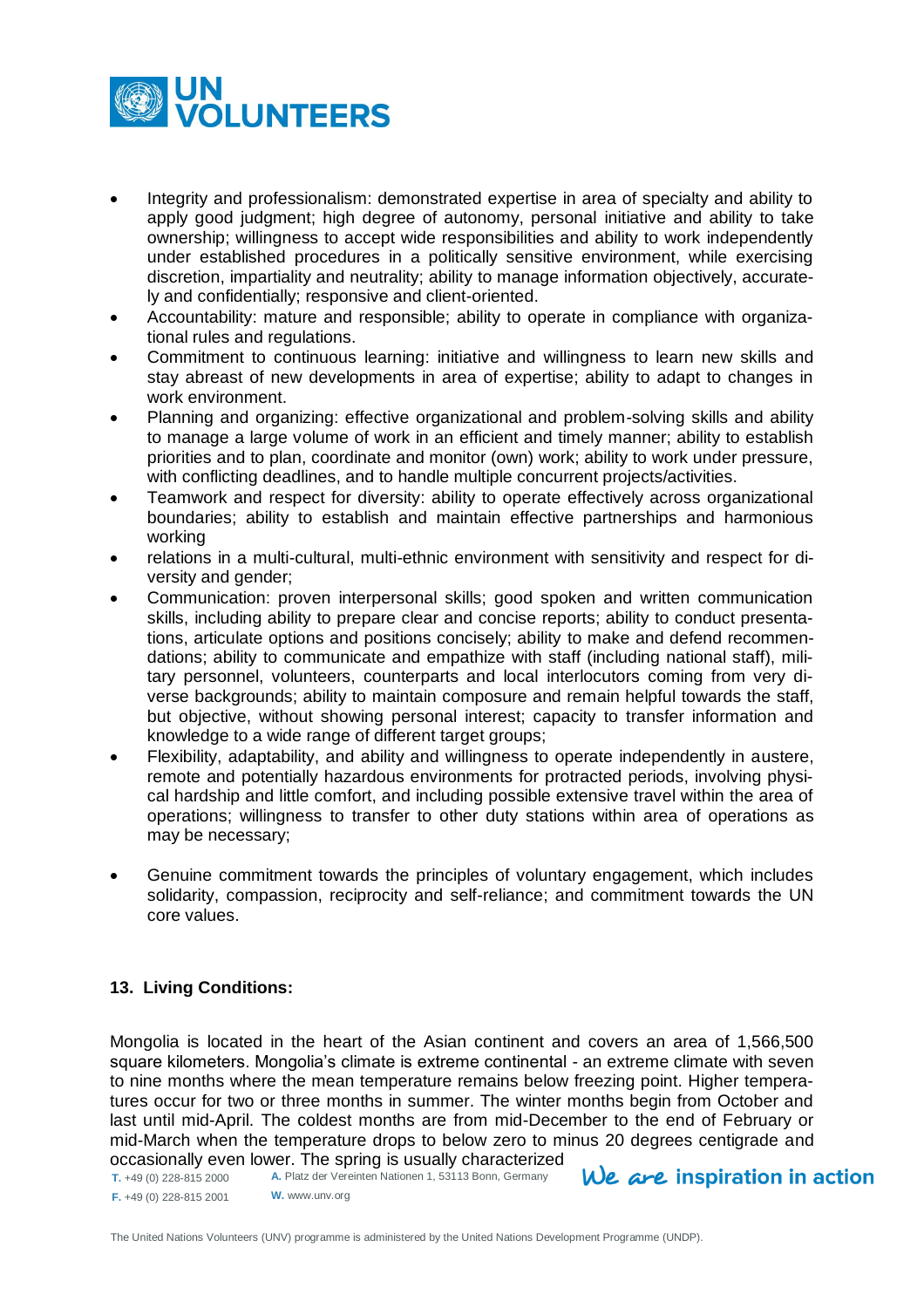

by violent dust storms, gusty winds and constant changes in pressure. Social, economic and health situation are the main factors that affect the security situation in Mongolia while it is generally a peaceful country without any security phase.

Ulaanbaatar, the capital of Mongolia, has an official population of about 850 thousand accounting for more than one third of the country's population. Unofficially the population is higher with growing urban poverty. The official language, Mongolian, is spoken and understood throughout the country, while Kazakh is spoken by a minority in Western Mongolia. Russian is extensively spoken and English is becoming more popular in urban areas. Ulaanbaatar has fairly good international flight and train connections. With regular flights every day operated by four different airlines, travel by air is the most convenient and fastest means of travel to and from Ulaanbaatar. The Trans-Siberian and Trans-Mongolian trains connect Ulaanbaatar with Europe and Asia. All important locations in the country are accessible by air and road.

There are no immunization and or vaccination requirements for people entering Mongolia. International telephone, internet and fax services work well in Ulaanbaatar. There are several cellular telephone operator companies. Internet service is very popular in Ulaanbaatar at reasonable rates and wireless facilities are available in many locations.

Foreigners can rent fully furnished apartments in any part of the city. Medical and dental services are available for international personnel in Ulaanbaatar. There is UN Dispensary at the UN House where most of UN Agencies are located including UNDP, UNV, UNICEF, UNFPA, ILO, FAO, IOM, UNAIDS and UNDSS. WHO is located outside UN House.

#### **14. Conditions of Service for international UN Volunteers:**

The duration of your assignment is 12 months.

A volunteer receives a Volunteer Living Allowance (VLA) which is composed of the Monthly Living Allowance (MLA) and a Family Allowance (FA) for those with dependents (maximum three).

The Volunteer Living Allowance (VLA) is paid at the end of each month to cover housing, utilities, transportation, communications and other basic needs. The VLA can be computed by applying the Post-Adjustment Multiplier (PAM) to the VLA base rate of US\$ 1,571. The VLA base rate is a global rate across the world, while the PAM is duty station/countryspecific and fluctuates on a monthly basis according to the cost of living. This method ensures that international UN Volunteers have comparable purchasing power at all duty stations irrespective of varying costs of living. The PAM is established by the International Civil Service Commission (ICSC) and is published at the beginning of every month on the ICSC website [\(http://icsc.un.org\)](http://icsc.un.org/). For example, if the PAM for the current month is 54.6%, then the VLA for that month will be (US\$ 1,571 x 54,6 /100) + 1,571= US\$ 2,429. Moreover, a Family Allowance (FA) is added in accordance with the number of recognized dependents: US\$ 250 if the UN Volunteer has 1 recognized dependent, and US\$ 450 if the UN Volunteer has 2 or more recognized dependents. Accordingly, the VLA per month for October 2016 will be US\$ 2,124 for a volunteer without dependent; US\$ 2,373 for a volunteer with one recognized dependent and US\$ 2,573 for a volunteer with two or more recognized dependents.

**A.** Platz der Vereinten Nationen 1, 53113 Bonn, Germany **W.** www.unv.org

 $We$  are inspiration in action